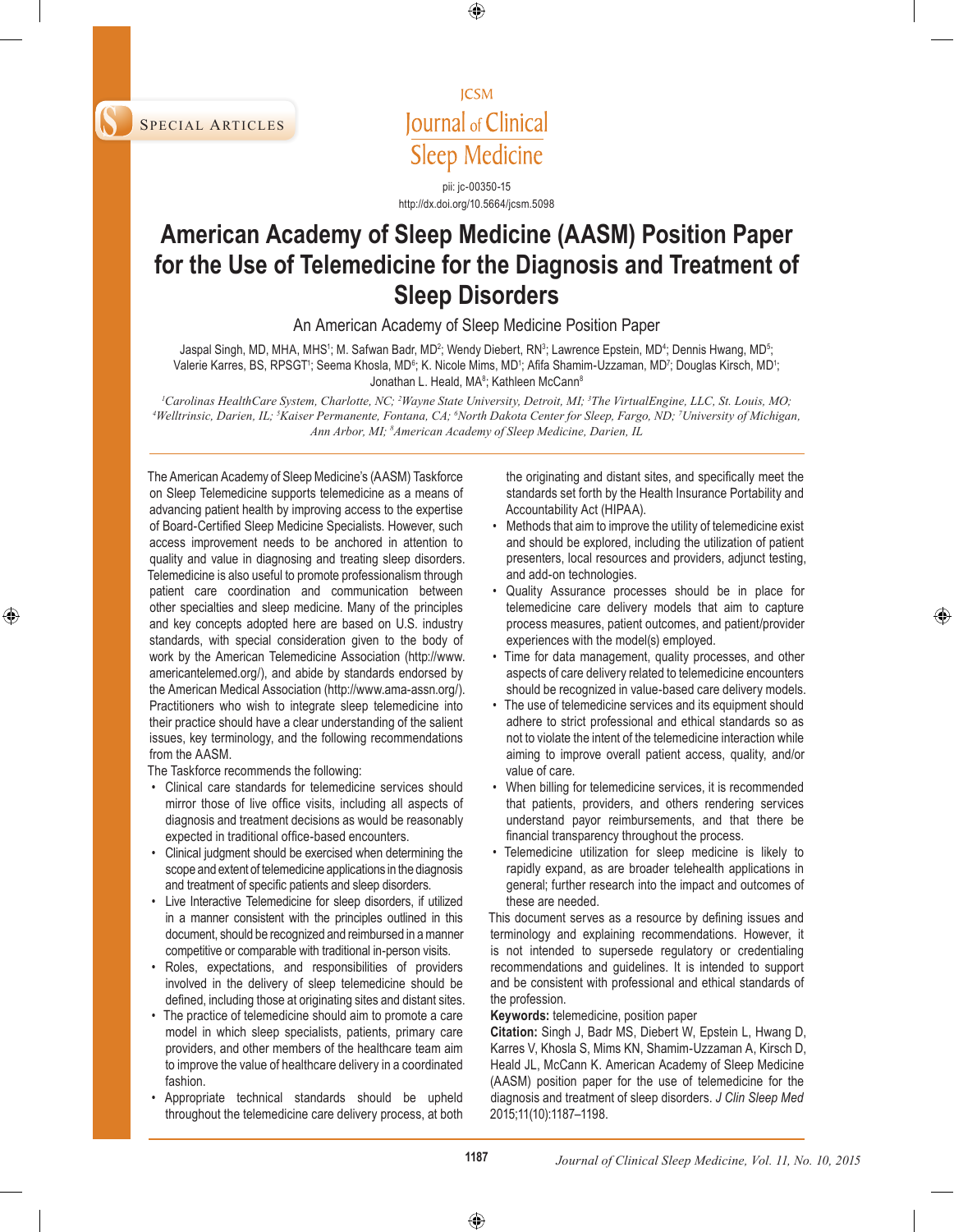#### **Table of Contents**

- 1.0 Background
- 2.0 Clinical Considerations
	- 2.1 Methodologies of Patient-Provider Interactions in Sleep **Telemedicine** 
		- 2.1.1 Synchronous Live Interactions
		- 2.1.2 Asynchronous Interactions
			- 2.1.2.1 Remote Interpretation Sleep Telemedicine with Store-and-Forward Systems
			- 2.1.2.2 E-messaging
			- 2.1.2.3 Self-Directed Care Mechanisms
	- 2.2 The Sleep Patient Evaluation, Diagnostic Testing, and **Treatment**
	- 2.3 Methods to Enhance Clinical Decision-Making in Telemedicine
- 3.0 Quality Assurance in Sleep Telemedicine
- 4.0 Roles and Responsibilities of Other Healthcare Members
	- 4.1 Advanced Clinical Practitioners
	- 4.2 Respiratory Care Practitioners and Sleep Technologists 4.3 Patient Presenters
- 5.0 Ethical and Legal Considerations with Sleep Telemedicine
- 6.0 Future Vision of Telemedicine Applications in Sleep

Disclaimer

- References
- Appendix 1. Glossary
- Appendix 2. Core Standards for Telemedicine in General
- Appendix 3. Specifics of Medicare and Utilization of Telemedicine

# **1.0 BACKGROUND**

There is increasing recognition of the prevalence of sleep disorders and their impact on patients and public health.<sup>1,2</sup> Sleep disturbances, either difficulty falling asleep or excessive daytime sleepiness, affect an estimated 35% to 40% of the adult population in the US.<sup>3</sup> The cost of these disorders is high; a study performed over a 4-year period ending in 2003 estimated the cost of insomnia through absenteeism and short-term disability claims to be approximately \$1,200 higher per patient compared to those without insomnia.4 Likewise, obstructive sleep apnea (OSA) is associated with increased utilization of health care resources, and excess morbidity and mortality.<sup>5</sup> Epidemiological studies estimate that the prevalence of OSA has increased, owing to increased prevalence of obesity.<sup>6</sup> Shift worker disorder, restless legs syndrome (RLS), and excessive daytime sleepiness and fatigue also carry societal cost burden associated with lack of, or suboptimal, therapy.5

Given the increased recognition, prevalence, and impact of sleep disorders, a broader patient population is likely to need guidance as to optimal diagnosis and treatment options. The AASM fully supports integrated care models, whereby the patient, sleep specialists, primary care providers, and other members of the healthcare team work together to deliver the highest value care. However, with access to a larger treatment population some patients will require specialized expertise. Unfortunately, there is currently a substantial shortage of board-certified sleep medicine providers and other specialists, and parts of the United States are grossly underserved

or not served at all. The specialist gap is expected to widen with such measures as the Affordable Care Act.<sup>7</sup> According to the American Association of Medical Colleges (AAMC), there will be 46,000 fewer physician specialists available than needed by 2020, based on currently projected residency graduates.<sup>8</sup>

As the number of those seeking health care expands, and those available to provide it shrinks, more efficient and accessible ways to provide services beyond the traditional office model are needed. Telehealth applications, and telemedicine specifically, are increasingly seen as tools to deliver cost-effective care while increasing accessibility. Sleep medicine already utilizes telehealth applications for diagnosis and monitoring of sleep apnea and CPAP therapy through home sleep testing and monitoring technologies.

The growth of telemedicine services and tools has increased substantially. A recent report of companies with more than 1,000 U.S. employees suggests that from 2014 through 2016, employers are projecting a 68% increase (from 22% to 37%) in the use of telemedicine for consultations as alternatives to office visits and emergency room visits.<sup>9</sup> Many institutions and professional societies have advocated for, or adopted, the use of telemedicine tools and applications to help meet the needs of improved access to primary care and specialist providers.10,11

In 2014 the AASM Board of Directors convened a Taskforce to understand and define the key features, processes, and standards for telemedicine specific to sleep medicine. This position paper is not intended to include all aspects of telehealth, and views telemedicine as a subset of telehealth applications.

There is a history of successful use of telemedicine in the diagnosis and treatment of sleep disorders. Recent studies have indicated the acceptance of telemedicine and patient satisfaction in OSA management models including diagnosis via tele-consultation and optimization of management via remote CPAP controls.12 Currently, expansion of sleep telemedicine into all aspects of sleep disorder management is limited by technology resources and facilities able to manage those resources, reimbursement and financial considerations, as well as willingness of physicians, patients and healthcare organizations to accept telemedicine as an alternative to in-office care. This position paper intends to discuss the specific advantages and disadvantages of telemedicine and to provide recommendations for appropriate use of telemedicine for the sleep specialist.

# **2.0 CLINICAL CONSIDERATIONS**

# **2.1 Methodologies of Patient-Provider Interactions in Sleep Telemedicine**

If the organizational, technical, and healthcare professional standards in this document are met, sleep medicine providers are then encouraged by the AASM to utilize telemedicine. In so doing, clinical standards of the AASM Practice Parameters and Clinical Guidelines should be upheld, and telemedicinebased best practices as endorsed by the American Telemedicine Association<sup>13</sup> and American Medical Association<sup>14</sup> (outline in **Appendix 2**) should be met.

*Journal of Clinical Sleep Medicine, Vol. 11, No. 10, 2015* **1188**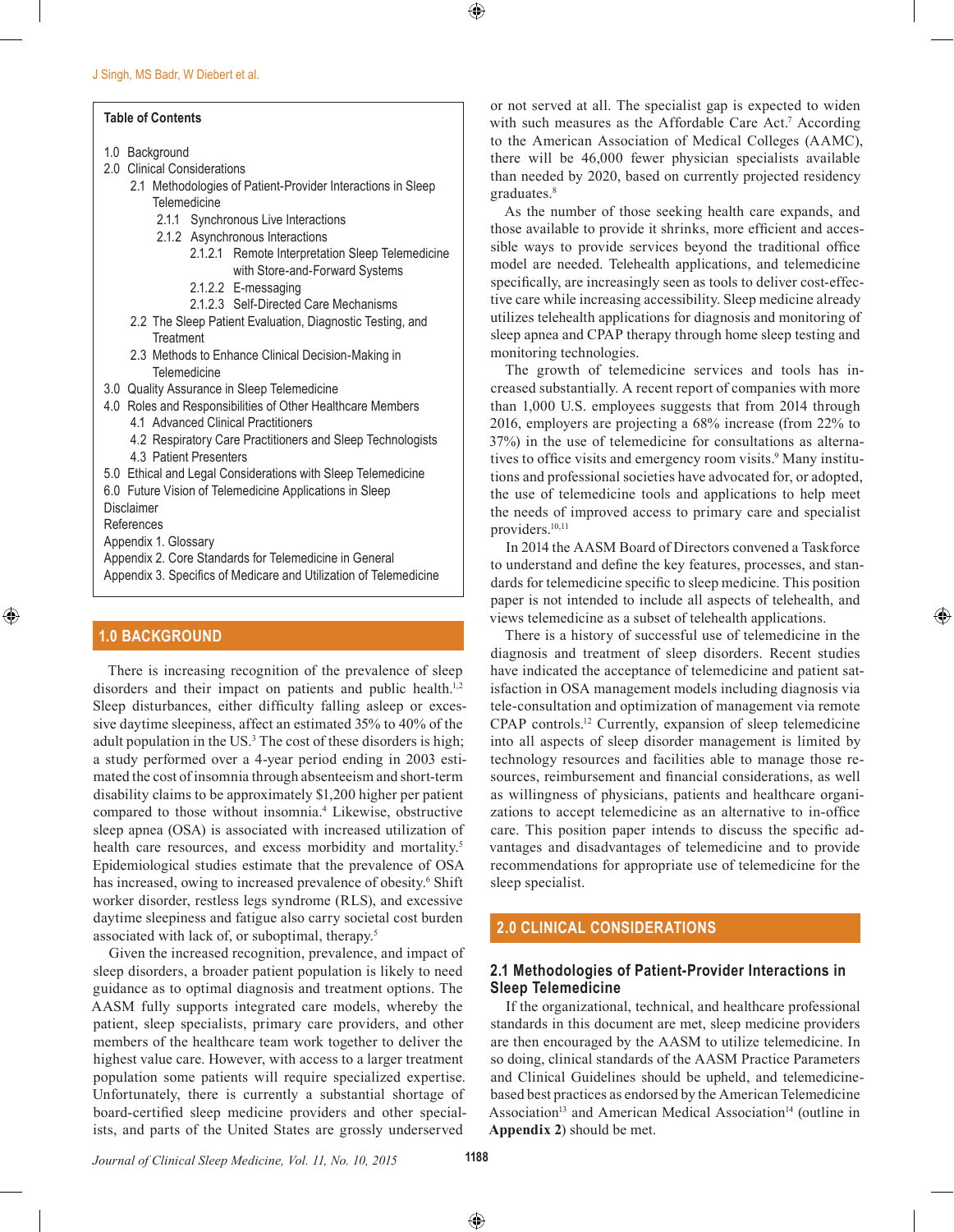**Table 1**—Technical requirements for sleep telemedicine.

| Domain                  | <b>Telehealth Use</b>                                                                                                                                                                                                                                                                                                                                                                                                                                                                                                                                                                                                                                 |
|-------------------------|-------------------------------------------------------------------------------------------------------------------------------------------------------------------------------------------------------------------------------------------------------------------------------------------------------------------------------------------------------------------------------------------------------------------------------------------------------------------------------------------------------------------------------------------------------------------------------------------------------------------------------------------------------|
| <b>Bandwidth</b>        | Minimum connection speed @ 384 kbps; videoconferencing software adapts to changing bandwidth environments without connection loss                                                                                                                                                                                                                                                                                                                                                                                                                                                                                                                     |
| Resolution              | Minimum live video services $@640 \times 480$ resolution at 30 frames/second.                                                                                                                                                                                                                                                                                                                                                                                                                                                                                                                                                                         |
| Software                | Software and operating system should be up-to-date and patched with the latest security updates; in the event software fails, contingency<br>plan should be known to provider                                                                                                                                                                                                                                                                                                                                                                                                                                                                         |
| Diagnostic<br>equipment | Electronic stethoscope for cardiopulmonary assessment is recommended in telemedicine practices, and additional peripheral devices are<br>encouraged to be used if can aide clinical needs. Providers and presenters are expected to ensure functionality, be knowledgeable about<br>the equipment employed as well as contingency plans in event of equipment failure.                                                                                                                                                                                                                                                                                |
| Safety                  | Compatible with published regulations for devices used in patient care and infection control procedures followed                                                                                                                                                                                                                                                                                                                                                                                                                                                                                                                                      |
| Privacy                 | • Use of encryption for both live and stored information<br>Muting available<br>٠<br>Passphrase required to access device on which patient data is stored<br>Inactivity timeout function requiring re-authentication with timeout not exceeding 15 min<br>Protected health information and confidential data only stored on secure data storage locations<br>٠<br>• Provider knowledge of how patient data is stored and the provider is expected to be able to answer patient questions regarding storage<br>of PHI<br>Access granted only to authorized users<br>Data streamed directly to storage to avoid accidental or unauthorized file sharing |

Adapted from American Telemedicine Association Guidelines.18

In general, telemedicine applications can be divided into two categories: synchronous and asynchronous interactions.

#### *2.1.1 Synchronous Live Interactions*

Synchronous live interactive telemedicine visits are those in which patients and providers are separated by distance, but interact in real-time utilizing videoconferencing as the core technology. In this modality, the encounter is meant to function as a live office visit. Participants are separated by distance, but interact synchronously with the provider performing sleep medicine interviews of the patient, and diagnostic and treatment options are addressed through live video interaction between the patient and the provider. By convention, the site where the patient is located is referred to as the originating site and the site where the consultant is located is referred to as the distant site (may also be referred to as the destination site). The originating site may include, but will not necessarily be limited to, a provider's office, a sleep laboratory, or even the patient's home as long as the site is secure and upholds the technical and privacy standards described in this document. Similarly, the distant site is where the provider performing the clinical evaluation is located, and can be wherever a secure, private telecommunications channel that meets the technical requirements is located.

There are specific considerations for this modality including, but not limited to, the following:

- Technical abilities to enable this form of telemedicine include a robust telecommunications portal with appropriate bandwidth and backup systems (refer to Table 1 for minimal technical standards).
- Documentation standards, including counseling for any testing and therapies employed, and prescriptions standards for this type of encounter should mirror those of in-person visits.
- Reimbursement should be clarified with payors prior to providing telemedicine services.
- Regulations regarding telemedicine for Medicare and Medicaid patients which specify patient and service eligibility, required equipment, and required location to provide service. Reimbursement for these services will only occur when:
	- a. Delivered by real-time, interactive, audio-video telecommunications system (not telephone, email, facsimile, or asynchronous interactions).
	- b. The originating site is an approved site (practitioner office, critical access hospital, rural health clinic, federally qualified health center, hospital, skilled nursing facility, or community mental heal center) located in a health professional shortage area (HPSP) or outside of a metropolitan statistical area (MSA).
	- c. The distant site provider is a physician, nurse practitioner, physician assistant, nurse midwife, clinical nurse specialist, clinical psychologist, or registered dietician
	- d. Billing is performed using the appropriate Current Procedural Terminology (CPT) and Healthcare Common Procedure Coding System (HCPCS) code plus the GT telehealth modifier.
	- e. For details on requirements and eligible services, please refer to **Appendix 3** or http://www.cms. gov/Outreach-and-Education/Medicare-Learning-Network-MLN/MLNProducts/downloads/ TelehealthSrvcsfctsht.pdf

### *2.1.2 Asynchronous Interactions*

Asynchronous interactions via telemedicine refer to those encounters in which the patient and the provider are not only separated by distance, but also by time, meaning that key aspects of the clinical encounter were performed at separate times. There are several types of asynchronous interactions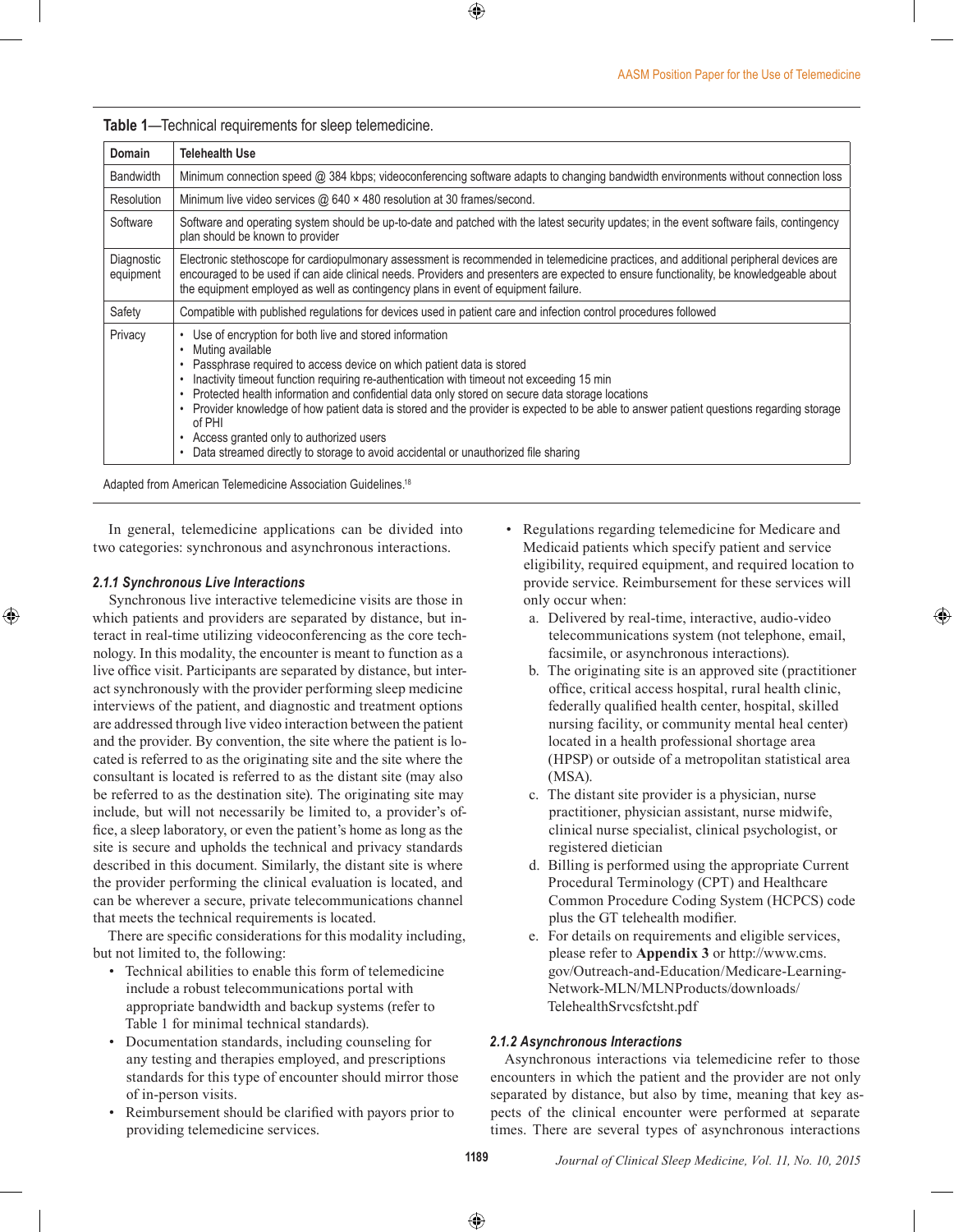including (1) Remote Interpretation with Store-and-Forward Systems, (2) E-messaging, and (3) Self-care models of care delivery, each of which is discussed below.

There are several key aspects regarding the use of asynchronous care models:

- It is important to clearly define the patient-provider relationships in any care model that utilizes this form of interaction, and explicitly document the assumptions parties may have in such encounters and roles.
- There should be the ability to arrange a patient presenter, live-interactive telemedicine visits, or even face-to-face office visits when needed.
- Reimbursement models for this form of care delivery are currently not provided in sleep medicine per the Taskforce's knowledge. Readers are referred to documents from the ATA as they are updated.<sup>14</sup>
- Special consent may be required when physical examination is not performed, and informed consent from the patient should include the understanding that the patient is aware of the limitation of this approach.
- The organizational and technical infrastructure for secure electronic communication and record keeping should align with the standards set forth in this document. Attention to secure telecommunications that ensure safety and meet technical standards outlined elsewhere in this document still apply.

### 2.1.2.1 Remote Interpretation using Sleep Telemedicine with Store-and-Forward Systems

This refers to a method of providing consultations and clinical decision-making to referring providers or patients, rather than direct, interactive care to patients. A sleep medicine history with certain diagnostic/therapeutic data are collected at the point of care and transmitted to the sleep medicine provider for review. In turn, the sleep medicine specialist provides clinical advice via a written or electronic report to the referring provider within a reasonable time frame to make clinical decisions. The data stored can include an array of medical records, images of anatomical findings, sleep study data with/without video recordings, PAP device data or other data, and mobile technologies. An example could include requests from primary care providers or other clinicians for the sleep medicine provider to review a patient's record for a specific clinical question without the provider examining the patient formally.

# 2.1.2.2. E-messaging

E-messaging (e.g., through email or online asynchronous technologies) refers to the ability for health providers to respond or interact with patients asynchronously through a secure electronic channel. E-messages are typically memberinitiated (the member being the patient or family member), and historically have been used to address non-urgent ongoing or new symptoms. There is a growing body of literature on the use of e-messaging, and an increasing utilization of this type of care model. In this type of care model, the origination site is wherever the patient is linked to the provider electronically. The destination site is the sleep medicine provider who may be at any electronic portal, but the interaction between patient and provider does not occur in real time.

### 2.1.2.3 Self-Directed Care Mechanisms

Self-directed care mechanisms are increasingly being utilized, in which patients have direct access to interactive feedback, coaching, or other sleep-related care mechanisms that do not directly involve interaction with the sleep provider. Examples currently include online programs related to cognitivebehavioral therapies, programs that optimize adherence to PAP therapies, smartphone applications of sleep-wake data, etc. The taskforce believes these may likely have more important roles in managing the health of patients with sleep disorders in the future. However, the AASM believes that if used for treatment decisions: (1) the information from these systems must be easily available to the ordering physician, and (2) the time spent on managing data, quality-assurance, and other aspects of care delivery should be remunerated as value-based payment schemes are developed.

### *2.2 The Sleep Patient Evaluation, Diagnostic Testing, and Treatment*

**• Initial Clinical Consultation for Sleep Disorders** Providers should perform key elements of the sleeprelevant medical history as if the visit were an in-person visit. Clinical services should be provided in accordance with the AASM Clinical Practice Guidelines (http:// aasmnet.org/practiceguidelines.aspx).

### **• Diagnostic Testing Standards**

Sleep diagnostics should be performed in a manner that is in accordance with standards, clinical practice guidelines, and practice parameters established by the AASM. Home sleep apnea testing (also called "out-of-center," "portable," or "unattended") devices are to be used when clinically appropriate in a manner that is consistent with current clinical standards. Providers' offices and patients are encouraged to review a patient's individual payor plans when considering diagnostic testing.

# **• Interpretation of Sleep Studies**

Interpretation of sleep studies should be in accordance with the AASM Manual for the Scoring of Sleep and Associated Events*.* Sleep providers may make patientspecific recommendations within the interpretation statements to help guide referring providers in key elements of patient management; such statements should ensure consistency with current accreditation and CMS standards.

**• Prescription therapies of Sedative Hypnotics, Stimulant Medications, Wakefulness Promoting Medications, and/or other Controlled Substances** The Taskforce endorses the use of live interactive telemedicine as a suitable alternative for patients for prescription of sedative hypnotics, stimulant medications, wakefulness-promoting medications, or other controlled substances prescribed by the sleep provider.13 Some states do not allow for controlled substances to be prescribed to patients that the provider has not seen in a face-to-face encounter. However, in the event that the provider is allowed and comfortable

*Journal of Clinical Sleep Medicine, Vol. 11, No. 10, 2015* **1190**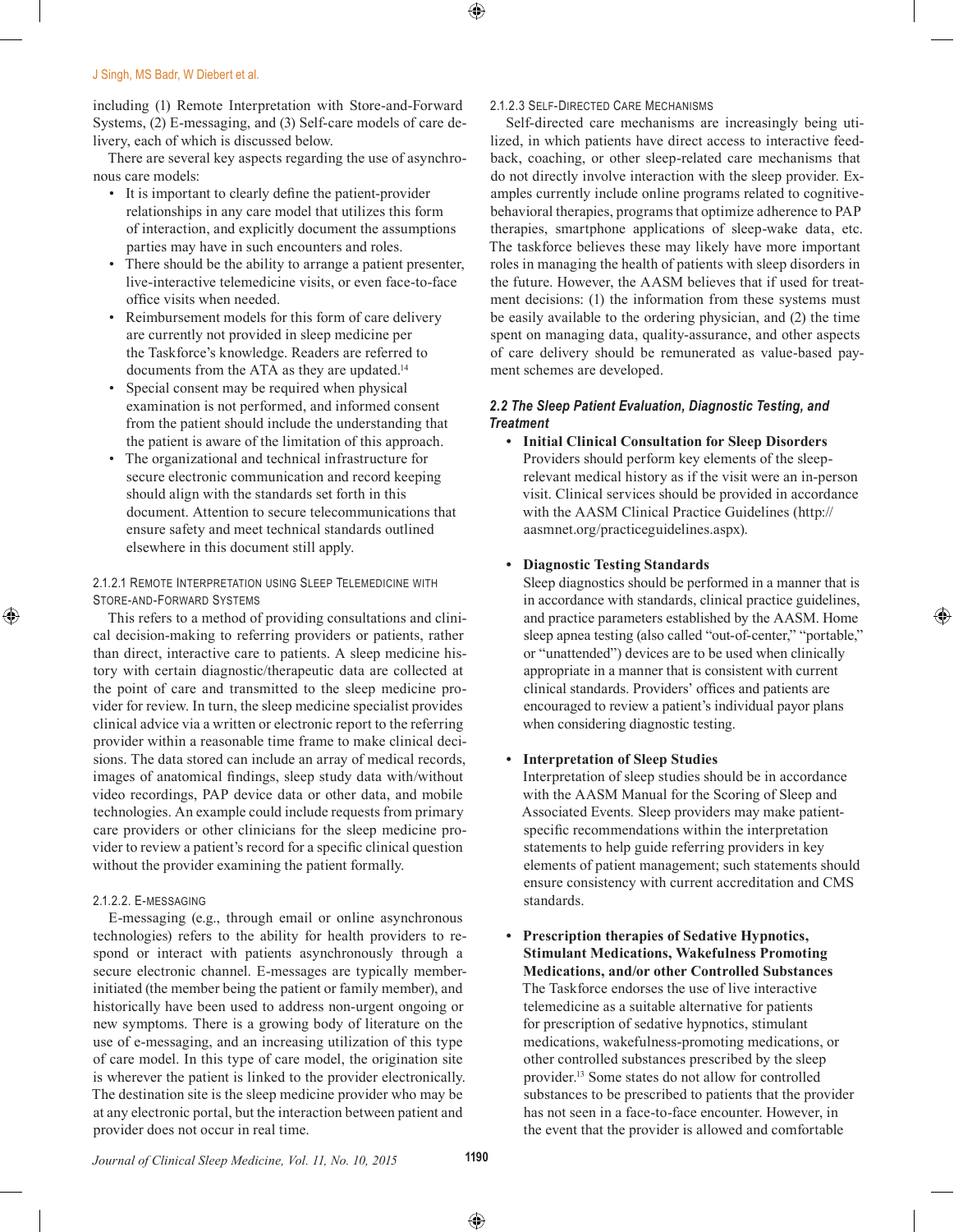prescribing such medications, the following principles are recommended:

- There is consistent and clear electronic documentation by the referring provider regarding the evaluation and management plan for such patients.
- Providers have an active current license in the state in which the substance is being prescribed (i.e., the originating site).
- Providers adhere to federal, state, and local guidelines regarding prescription practices for controlled substances.
- Clinical judgment regarding the abilities and limitations of telemedicine be considered (see section 2.3 in this paper)

### **• Patient Education**

The Taskforce endorses the use of telemedicine applications for education of patients with regard to all aspects of sleep care, including diagnostic tests and treatment.

### **• Follow-up Visits of Sleep Disorders**

Documentation of therapeutic adherence will be the responsibility of the provider who prescribes the initial therapy. In the case of PAP therapies, sleep providers are encouraged to assist their referring providers and affiliated durable medical equipment companies (DME) to monitor and improve PAP adherence as well as be available for follow-up visits as per current clinical standards. Providers should perform key elements of the follow-up evaluation as if the visit were in person. The Taskforce expects that live interactive telemedicine visits, coordinated with PAP download data, are most often sufficient to meet the standards for PAP troubleshooting and adherence in lieu of face-toface visits. The Taskforce encourages payors to adopt reasonable reimbursement policies for this model of care delivery.

### *2.3 Methods to Enhance Clinical Decision-Making in Telemedicine*

There are a number of mechanisms that may be used to enhance the abilities of providers to more accurately diagnose and treat sleep disorders especially where clinical uncertainty exists. In addition, payors, regulators, or organizations may have different requirements regarding information needed for purposes of either reimbursement and/or quality assurance. Sleep providers are encouraged to explore the resources available, whether such methods are to be used directly or indirectly through other providers/services, and also consider the costs to the patient, provider, and organization when employing these methods. Although not mandatory, sleep providers may consider utilizing one or more of the following resources as needed/available:

### **• Patient Presenters**

A patient presenter is an individual who can facilitate the communication between the patient at the originating

site, and the provider at the distant site. For instance, a medical office assistant may move the patient in front of the camera, ensure the system is working correctly, clarify the questions or tasks for the patient through the interview, and perform technical adjustments of the equipment depending on the needs of the situation. The presenter can help gather ancillary information efficiently, clarify the information transmitted, connect telemedicine tools such as electronic stethoscopes, and perform a number of adjunct roles at the originating site. Depending on the scope of practice of the individual in this role, the services of the patient presenter may be of additional clinical and experiential value, such as assisting with the performance of elements of the physical exam or educating the patient about the provider's recommendations.

**• Locally Available Providers (including Primary Care providers, Specialists, and Subspecialists)** Local resources may exist in a number of disciplines related to sleep health that the sleep medicine provider may be able to utilize if clinically warranted. In addition, sleep providers may consider hiring and developing their own local staff (e.g., Nurse Practitioner or Physician Assistant) to support specific needs and

### **• Questionnaires and Self-care Tools**

serve as a local resource.

Such asynchronous tools may provide important diagnostic and treatment information; the information from these should be easily accessible to the sleep provider.

### **• Detailed PAP Download Data**

As PAP device manufacturers have provided increasingly sophisticated download data (e.g., detailed physiological information, pressure adjustments, leak information), such information may provide important insight into diagnosing and treating sleep disorders. Methods to maximize physician access to this information should be developed and encouraged. Determining clinical decisions based on PAP download data information should be consistent with current standards of care for patients cared for in current clinical arrangements between the patients, providers, DME offices, and others. We expect these standards to evolve<sup>15</sup> and for telemedicine practices to also evolve to incorporate such data to enhance access, quality, and efficiencies of care.

### **• Ancillary Diagnostic Testing**

Sleep providers should consider using additional testing such as radiography, spirometry, electrocardiography and/or echocardiography, home oximetry, or other tests depending on specifics of the clinical situation.

**• Use of Peripheral Devices and Wearable technologies** Increasingly, technologies such as electronic stethoscopes to auscultate heart and lung sounds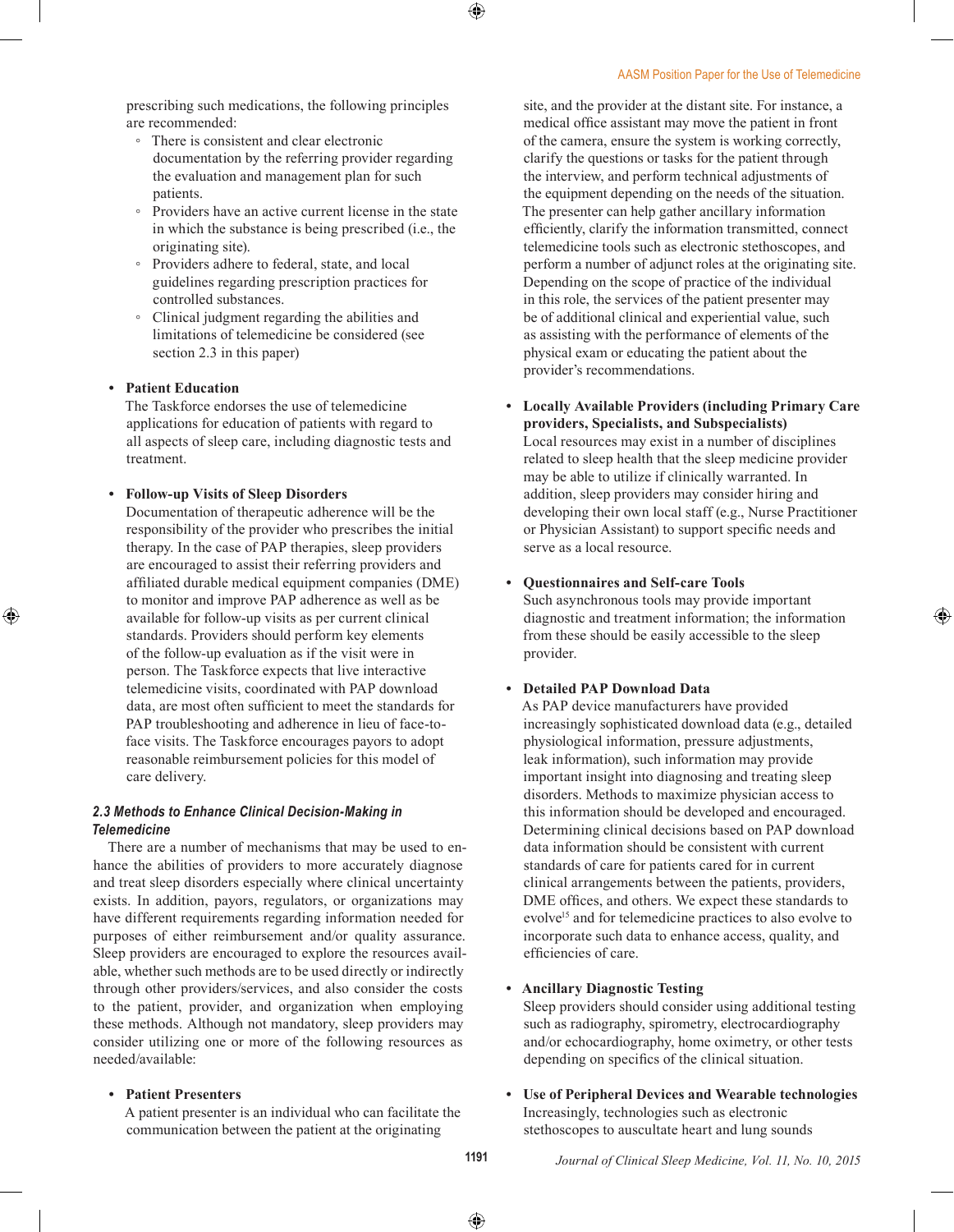are available to providers. If a cardiopulmonary examination is needed, the use of a patient presenter and electronic stethoscope may provide a sufficient examination as long as the sleep provider assesses the accuracy of the examination. Other peripherals to consider include actigraphy technologies, wearable devices (although the validity of these devices is not uniformly proven), and other hardware/software combinations that aide the clinician in diagnostic and treatment decisions.

# **3.0 QUALITY ASSURANCE IN SLEEP TELEMEDICINE**

Telemedicine care should reflect the same standards as faceto-face care, but the Taskforce also recommends additional Quality Assurance (QA) processes that specifically address telemedicine tools, processes and applications. The AASM has developed quality measures for five sleep disorders (Adult OSA, Pediatric OSA, RLS, Insomnia, and Narcolepsy) that specifically address the data elements to be captured. Providers and organizations are also encouraged to develop and maintain a QA process that addresses domains that relate to:

- Process measures—demonstrate that appropriate steps were taken by the healthcare provider during each telemedicine visit/service to ensure optimum care. These should mirror, as much as possible, current accepted standards for live visits, and include telemedicine-specific processes outlined here and in other guidelines (e.g., the ATA's Core Operational Guidelines for Telehealth Services Involving Provider-Patient Interactions.)
- Patient-centered outcomes—consider measures of patient satisfaction, symptom assessments, and treatment adherence. These should mirror current accepted standards for live visits.
- Overall provider experience—staff and referring provider satisfaction with the telemedicine services rendered.
- Technical ease, reliability, and safety should be specifically addressed in the data assessments above.
- Compliance with the Health Insurance Portability and Accountability Act (HIPAA) is of high importance, and use of encrypted communications and storage mechanisms is a requirement, as are clear contingency plans in the event of loss of communications.

# **4.0 ROLES AND RESPONSIBILITIES OF OTHER HEALTHCARE MEMBERS**

# **4.1 Advanced Clinical Practitioners**

Advanced Clinical Practitioners (ACPs, specifically Nurse Practitioners [NPs] and Physician Assistants [PAs] for the purposes of this document), and other providers specifically trained in sleep should follow the same professional standards as outlined elsewhere in this document for the sleep physician. In general, the standards for supervision should follow the same general guidelines as those for ACPs working with physicians in the live setting. Medicare rules and guidelines

are often cited to clarify the scope, practice, and reimbursement of ACPs in medical arenas, and some professional societies have adopted additional guidelines to assist clarification.<sup>16</sup> But as these are in flux, all providers involved are encouraged to review their facilities' and institutions' bylaws and human resource documents. Moreover, relevant regulatory documents related to the provision of care are to be followed, and providers and organizations are to ensure such care is consistent with policies regarding scope of practice and state licensing laws of all involved parties.

Physicians and practices should be cognizant of the relationship between ACPs, physicians, and the practices involved; moreover the roles and responsibilities of each should be explicitly communicated. Physician Assistants (PAs) at the time of this printing, are nearly always in a supervisory relationship with a physician, and in many states the same is true for NPs.

Supervision includes, but is not limited to:

- 1. The continuous availability of direct communication either in person or by electronic communications between the non-physician practitioner (NPP) and supervising physician
- 2. Personal review of the NPP's practice at regular intervals including an assessment of referrals made or consultations requested by the NPP with other health professionals
- 3. Regular chart review
- 4. The delineation of a plan for emergencies
- 5. The designation of an alternate physician in the absence of the supervisor
- 6. A review plan for narcotic/controlled substance prescribing and formulary compliance.

The circumstance of each practice determines the exact means by which responsible supervision is accomplished. Moreover, it is the responsibility of the physician to ensure that appropriate directions are given, understood, and executed.16 These directions may take the form of written protocols, in person, over the phone, or by some other means of electronic communication. In all cases, the activities must be consistent with applicable state laws and regulations governing NPPs.

Generally speaking, the taskforce believes that asynchronous and synchronous applications in telemedicine can be used to enhance communication and medical decision-making of the ACP, thereby augmenting ACPs' ability to participate in providing higher-quality sleep medical care. In terms of coding, compliance, and billing, however, it is worth noting what CMS has defined as the three main distinct forms of supervision<sup>17</sup>:

- **• General supervision:** The physician must be available by telephone to provide assistance and direction if needed.
	- The Taskforce believes that Telemedicine can be readily used to augment general supervision, and that asynchronous methods may be employed.
- **• Direct supervision:** The physician must be "immediately available" and "interruptible" to provide assistance and direction throughout the performance of the procedure; however, he or she does not need to be present in the room when the procedure is performed
	- The Taskforce believes that if the physician at the distant site views the patient-ACP encounter

*Journal of Clinical Sleep Medicine, Vol. 11, No. 10, 2015* **1192**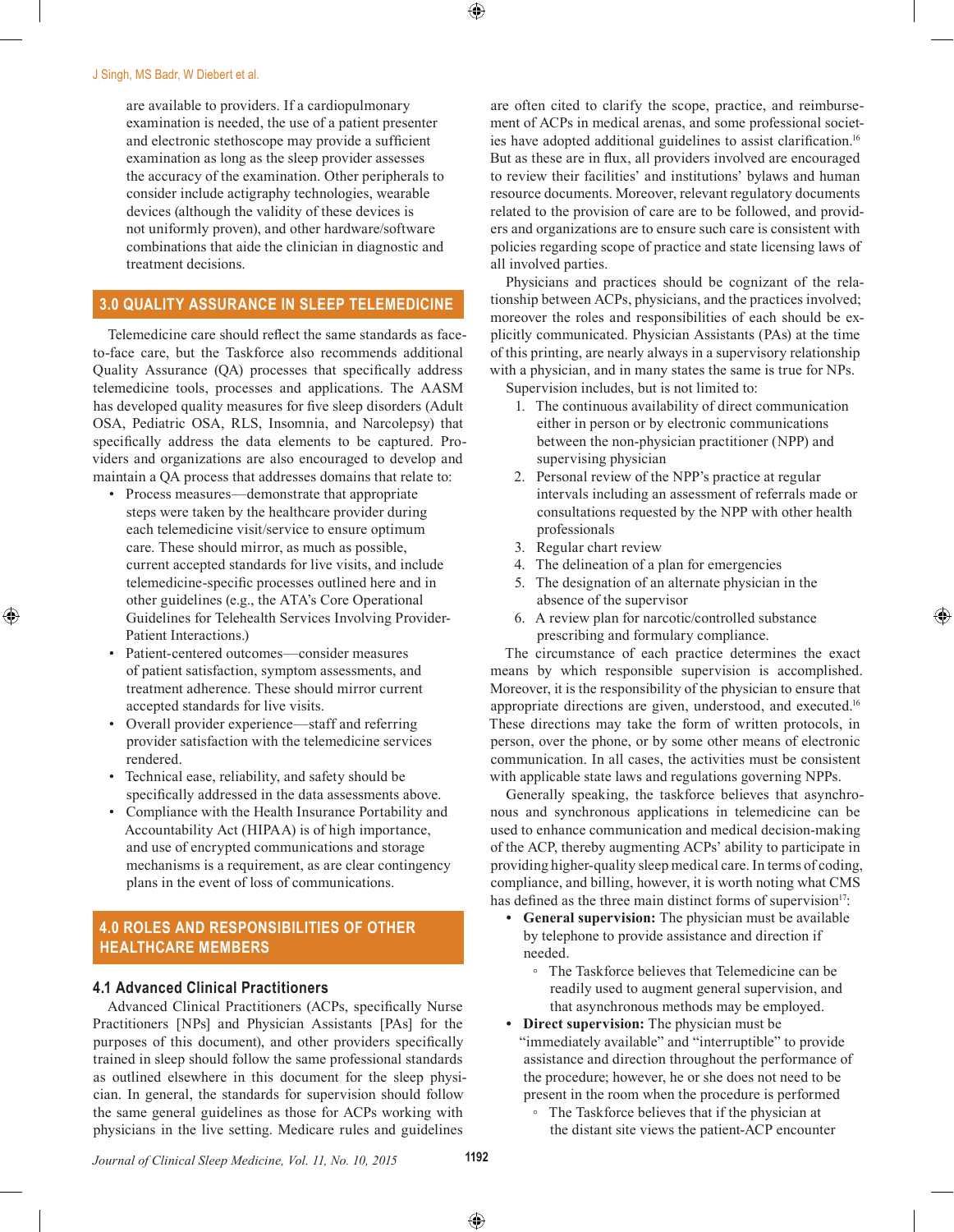real-time through a live-interactive telemedicine visit, this should be considered sufficient to meet the definition of direct supervision for purposes of documentation, billing, and compliance.

- **• Personal supervision:** The physician must be in attendance in the room during the procedure.
	- At this time, the Taskforce does not believe that telemedicine tools and applications meet this definition of personal supervision.

In any arrangement, quality assurance processes should be in place to monitor the performance of ACPs that specifically address the telemedicine processes and methodology employed.

# **4.2 Respiratory Care Practitioners and Sleep Technologists**

Respiratory Care Practitioners (RCPs, also known as Respiratory Therapists) and Sleep Technologists (STs) that are involved in the care of sleep patients are likely to serve key roles to support a sleep telemedicine program. These individuals should follow the same professional standards as outlined elsewhere in this document, even though these individuals may not operate under the license of a physician. In general, the standards for supervision should follow the same general guidelines as those for RCPs and STs working with physicians, offices, and HME companies in the live setting. All providers involved are encouraged to review their facilities' and institutions' bylaws, human resource documents, and relevant regulatory documents related to the provision of care, and ensure such care is consistent with policies regarding scope of practice and state licensing laws of all involved parties.

### **4.3 Patient Presenters**

Telehealth encounters may require the distant provider to perform an exam of a patient from many miles away. If a patient presenter is utilized, an individual with a clinical background trained in the use of the equipment must be available at the originating site to properly position the patient, manage the cameras and perform any activities to successfully allow the provider to complete the exam. This must be performed in a manner that is within the limits of the individual's license and clearly defined scope of practice, and additional training should be obtained if necessary. For example, a nurse may apply the diaphragm of an electronic stethoscope to the patient's chest so that the distant provider can auscultate heart and lung sounds. It should be noted that in certain cases, such as interview-based clinical consultations, a licensed practitioner might not be necessary, and a non-licensed provider such as support staff, could provide tele-presenting functions.

Patient presenters should be knowledgeable about the technical aspects of daily equipment operation, and should be versed in basic troubleshooting and contingency plans in the event of operation failure.

The following individuals may function in the role of Patient Presenters provided the proper skills and qualifications are met, and the function is defined within the individual's scope of practice:

- Physician
- Nurse Practitioner
- Physician Assistant
- Respiratory Therapist
- Sleep Technologist
- Certified Nurse Specialist
- Licensed Practice Nurse
- Registered Nurse
- Medical Office Assistant

# **5.0 ETHICAL AND LEGAL CONSIDERATIONS WITH SLEEP TELEMEDICINE**

The methods with which telemedicine and its equipment or training is used should adhere to strict professional and ethical standards so as (1) not to violate the intent of the telemedicine interaction and (2) to improve overall patient access, quality and/or value of care. The AASM does not endorse telemedicine practices that violate the professional and ethical standards that are outlined in this document nor those that violate the patient-provider relationship and general public trust. The following domains warrant specific attention:

- **• Financial Conflicts or Perceived Conflicts of Interest** Medicare addresses anti-kickback statutes which apply to telemedicine services wherein providers are restricted from providing equipment or services solely to induce referrals or services reimbursable by Medicare. In a similar manner, the Office of the Inspector General (OIG) guidelines limit the use of equipment provided for telemedicine exclusively to telemedicine and not for personal use. Providers should be cognizant of any specific anti-kickback or health care abuse laws applicable in the state in which the patient is being treated. Examples of possible restrictions include:
	- Restrictions on sleep physicians providing free telemedicine equipment and telemedicine referrals to primary care practices in return for exclusive referrals for federal health care reimbursable services.
	- Restrictions on sleep physicians receiving financial benefits including free hardware, software, and training. If any of the above are provided by an entity which then benefits from referrals due to the supplied items or services, Stark law provisions may be violated. In addition, at this time, providers must be licensed in each state in which patients to be treated are located, and, consistent with that, providers should be cognizant of any specific antikickback or health care abuse laws applicable in that state.

### **• Establishing and Defining the Patient-Physician Relationship**

A physician-patient relationship occurs when others contract the physician for health services rendered for the patient's benefit, either with express or implied consent. Therefore, sleep providers who are interpreting studies and answering advice via live interactive telemedicine visits are, in effect, establishing physicianpatient relationships.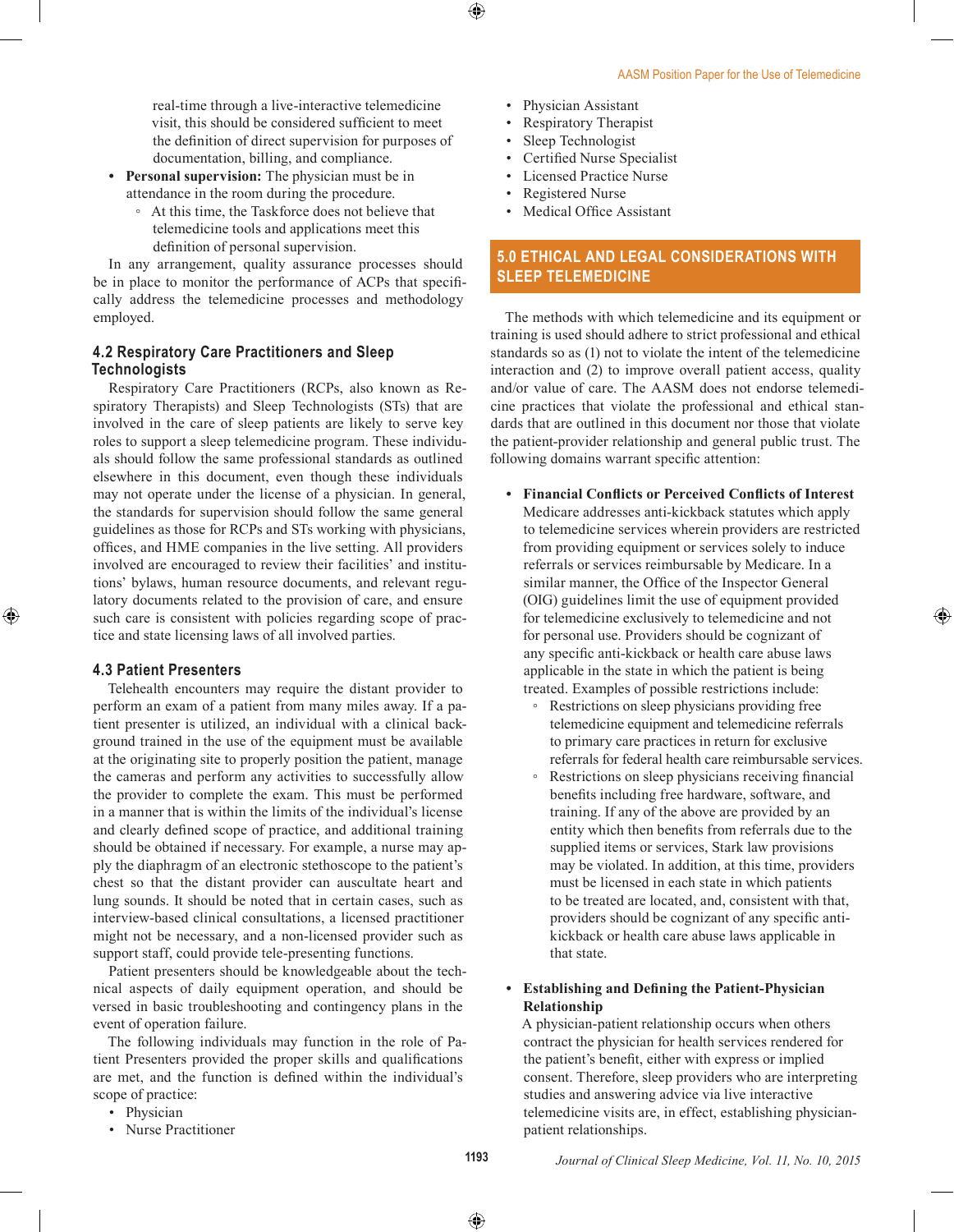#### J Singh, MS Badr, W Diebert et al.

- The telemedicine encounter also establishes a physician-patient relationship such that unilaterally severing ties without notice or not providing alternative medical care if indicated results in patient abandonment.
- The Taskforce recommends every sleep medicine provider be explicit with the referring provider about roles and responsibilities regarding important domains of care delivery, and actively clarify such issues with referring and local providers of the patients. By the same token, if and when severing ties with patients occurs, this should occur through traditional channels and processes as if a patient received a face-to-face visit with the practitioner.

# **• Technical Knowledge Deficiencies**

Providers are expected to know how to use the telemedicine equipment appropriately; if improper use or lack of training on the equipment affects proper patient assessment and harm occurs, malpractice may exist.

**• Malpractice Insurance**

The Taskforce considers telemedicine activities equivalent to face-to- face visits, when adhering to stated guidelines, but recommends providers contact their insurance providers for clarity.

**• Compliance with all aspects of the Health Insurance Portability and Accountability Act (HIPAA)** HIPAA is of high importance, and use of encrypted communications and storage mechanisms is a requirement, as are clear contingencies plans in the event of loss of communications.

# **6.0 FUTURE VISION OF TELEMEDICINE APPLICATIONS IN SLEEP**

Telemedicine applications and roles will expand as the technologies and care models evolve. Potential areas of expansion include high-risk population management such as hospitalized patients with sleep disorders, wearable device technology, bundled payment schemes, integrative care models of delivery, wellness programs, and in-home diagnostic and treatment services. Further research is needed regarding the utilization of such telemedicine applications including comparisons between in-person and telemedicine visits, patient and physician satisfaction, outcome measures, and when "hybrid" models of care (in-person and telemedicine visits) may be required.

# **REFERENCES**

- 1. Young T, Peppard PE, Gottlieb DJ. Epidemiology of obstructive sleep apnea. Am J Respir Crit Care Med 2002;165:1217–39.
- 2. Gottlieb DJ, Yenokyan G, Newman AB, et al. Prospective study of obstructive sleep apnea and incident coronary heart disease and heart failure: the Sleep Heart Health Study. Circulation 2010;122:352–60.
- 3. Hossain J, Shapiro C. The prevalence, cost implications, and management of sleep disorders: an overview. Sleep Breath 2002;6:85–102.
- 4. Daley M, Morin CM, LeBlanc M, Grégoire JP, Savard J, Baillargeon L. Insomnia and its relationship to health-care utilization, work absenteeism, productivity and accidents. Sleep Med 2009;10:427–38.
- 5. Skaer T, Sclar D. Economic implications of sleep disorders. Pharmacoeconomics 2010;28:1015–23.
- 6. Peppard PE, Young T, Barnet JH, Palta M, Hagen EW, Hla KM. Increased prevalence of sleep-disordered breathing in adults. Am J Epidemiol 2013;177:1006–14.
- 7. Kirch DG, Henderson MK, Dill MJ. Physician workforce projections in an era of health care reform. Ann Rev Med 2012;63:435–45.
- 8. Harris S. Physician shortage spreads across specialty lines. Association of Medical Colleges Reporter. October 2010. Available from: https://www.aamc. org/newsroom/reporter/oct10/152090/physician\_shortage\_spreads\_across\_ specialty\_lines.html.
- 9. Towers Watson. Current telemedicine technology could mean big savings. August 11, 2014. [cited 2014 August 11]. Available from: http://www. towerswatson.com/en-US/Press/2014/08/current-telemedicine-technologycould-mean-big-savings.
- 10. Wechsler LR, Tsao JW, Levine SR, et al. Teleneurology applications: report of the Telemedicine Work Group of the American Academy of Neurology. Neurology 2013;80:670–6.
- 11. Lilly CM, Zubrow MT, Kempner KM, et al. Critical care telemedicine: evolution and state of the art. Crit Care Med 2014;42:2429–36.
- 12. Parikh R, TouVelle MN, Wang H, Zallek SN. Sleep telemedicine: patient satisfaction and treatment adherence. Telemed J E Health 2011;17:609–14.
- 13. American Telemedicine Association. Core operational guidelines for telehealth services involving provider-patient interactions. 2014. Available from: http:// www.americantelemed.org/resources/telemedicine-practice-guidelines/ telemedicine-practice-guidelines/core-operational-guidelines-for-telehealthservices-involving-provider-patient-interactions.
- 14. Wilson CF. Report 7 of the council on medical service: coverage and payment for telemedicine. Last accessed May 2015. Available from: https://download. ama-assn.org/resources/doc/washington/x-pub/cms-telemedicine-report.pdf.
- 15. Schwab RJ, Badr SM, Epstein LJ, et al. An official American Thoracic Society statement: continuous positive airway pressure adherence tracking systems. the optimal monitoring strategies and outcome measures in adults. Am J Respir Crit Care Med 2013;188:613–20.
- 16. American Academy of Family Physicians. Guidelines on the supervision of certified nurse midwives, nurse practitioners and physician assistants. 2008. Available from: http://www.aafp.org/about/policies/all/guidelines-nurses.html.
- 17. Department of Health & Human Services, Centers for Medicare & Medicaid Services. CMS manual system: Pub 100-02 medicare benefit policy, transmittal 169. March 1, 2013. Last accessed May 2015. Available from: http://www.cms. gov/Regulations-and-Guidance/Guidance/Transmittals/downloads/R169BP. pdf.
- 18. Gough F, Budhrani S, Cohn E, et al. Practice guidelines for live, on demand primary and urgent care. Telemed J E Health 2015;21:233–41.

# **SUBMISSION & CORRESPONDENCE INFORMATION**

# **Submitted for publication August, 2015**

**Accepted for publication August, 2015**

Address correspondence to: Jaspal Singh, MD, MHA, MHS, Carolinas HealthCare System, Charlotte, NC; Email: research@aasmnet.org

# **DISCLOSURE STATEMENT**

This was not an industry supported study. Dr. Epstein has served as a consultant for AIM Specialty Health and eviCore Healthcare, and has received salary from Welltrinsic Sleep Network Inc. Ms. McCann and Mr. Heald are employees of the American Academy of Sleep Medicine. The other authors have indicated no financial conflicts of interest.

Disclaimer: This document is intended to be for informational and educational purposes only. It is not intended to establish a legal, medical, or other standard of care. Individual physicians should make independent treatment decisions based on the facts and circumstances presented by each patient. The information presented herein is provided "as is" and without any warranty or guarantee as to accuracy, timeliness, or completeness. AASM disclaims any liability arising out of reliance on this position paper for any adverse outcomes from the application of this information for any reason, including, but not limited to, the reader's misunderstanding or misinterpretations of the information contained herein. Users are advised that this position paper does not replace or supersede local, state, or federal laws. As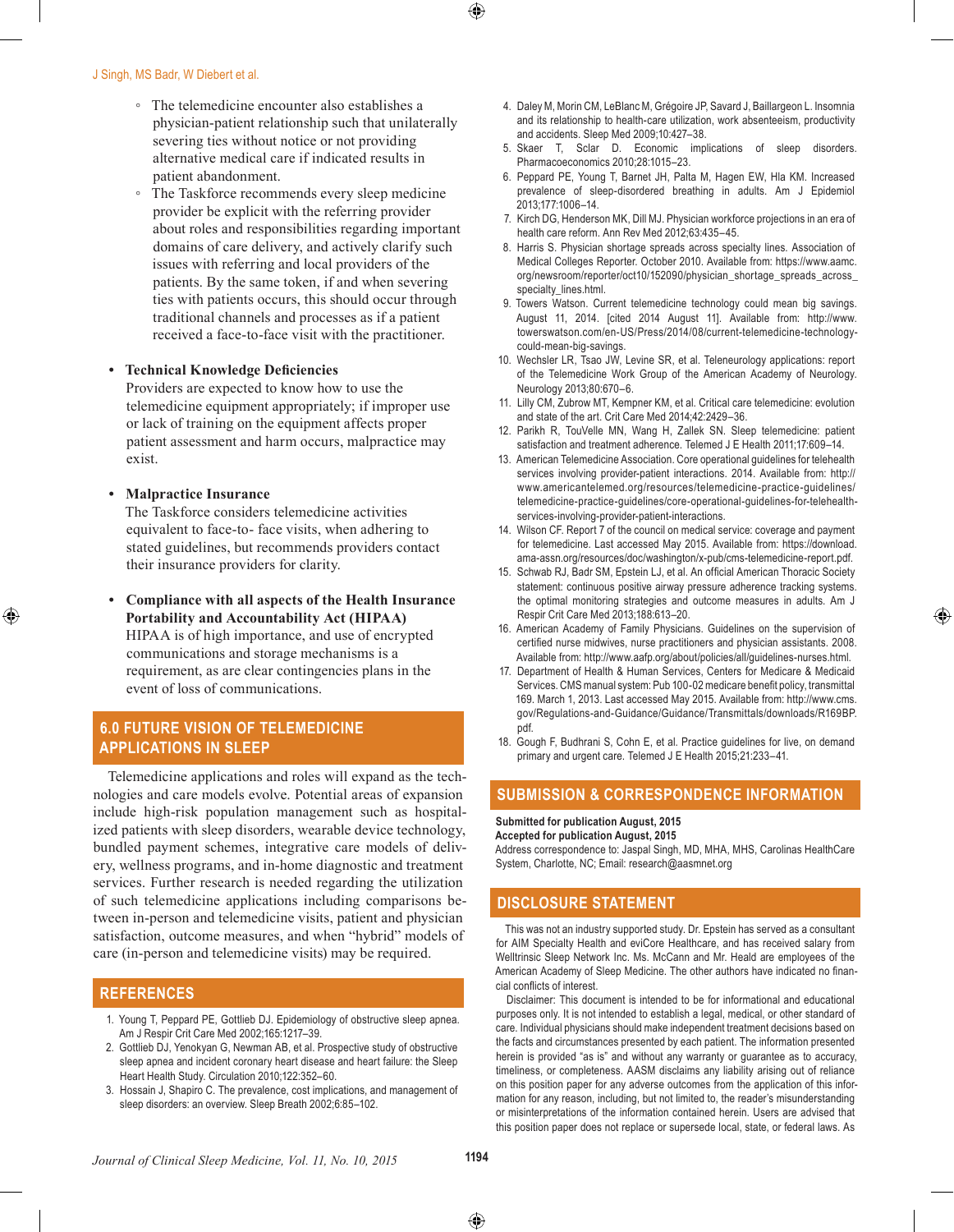telemedicine laws vary by state, this document is not a substitute for attorney or other expert advice regarding your state law, policies and legal compliance with applicable statutes. The material in this document is based on information available at the time of publication. As laws and regulations continually change, practitioners must keep themselves informed of changes on an ongoing basis.

# **APPENDIX 1. GLOSSARY**

- **Asynchronous:** Sometimes used to describe store and forward transmission of medical images or information because the transmission typically occurs in one direction in time. This is the opposite of synchronous.
- **Distant site:** The site where the provider who is performing the telehealth function (e.g. the boardcertified sleep provider) is located.
- **E-messaging:** The ability for health providers to respond or interact with patients or other healthcare providers through a secured electronic channel asynchronously (e.g., email, online medical evaluations, etc.).
- **Face-to-face visits:** Traditional in-office visits where providers evaluate, diagnose and treat patients in an exam room with the patient.
- **Live interactive telemedicine:** Real-time, synchronous encounters through a videoconferencing platform between the patient and the clinical provider.
- **Originating site:** The originating site is where the patient and/or the patient's physician is located during the telehealth encounter or consult. Other common names for this term include *spoke site*, *patient site*, *remote site*, and *rural site*.
- **Presenter (patient presenter):** An individual at the originating site who facilitates the patient's interaction with the audio-visual equipment to enhance the telemedicine encounter (see section 4.3 in this paper).
- **Store and forward (S&F):** S&F is a type of telehealth encounter or consult that uses still digital images of a patient for the purpose of rendering a medical opinion or diagnosis. Common types of S&F services include radiology, pathology, dermatology, and wound care. Store and forward also includes the asynchronous transmission of clinical data, such as CPAP download data and sleep study reports, to another site (e.g., to another provider, home health agency, hospital, clinic).
- **Synchronous:** Sometimes used to describe interactive video connections because the transmission of information in both directions is occurring at exactly the same time period.
- **Telehealth:** Electronic exchange of medical information to improve a patient's health status. This is a broader concept than telemedicine.
- **Telemedicine:** A legal patient/clinician encounter using electronic communication.

# **APPENDIX 2. CORE STANDARDS FOR TELEHEALTH IN GENERAL**

Adapted from the American Telemedicine Association's Guidelines 201413,18

# **1.0 Organizational Standards**

- Organizations providing telemedicine services should follow the standard operating policies and procedures of the governing institution, and may consider specifically addressing telemedicine-specific issues regarding federal, state, and other credentialing and regulatory agency requirements. Additional attention may be needed in regards to understanding resource management, privacy and confidentiality, and documentation.
- Organizations and health professionals providing telemedicine services should ensure compliance with relevant legislation, regulations, and accreditation requirements for supporting patient/client decisionmaking and consent, including protection of patient health information.
- Organizations providing Tele-Sleep services should have in place a systematic quality improvement and performance management process that complies with any organizational, regulatory, or accrediting requirements for outcomes management.
- Organizations should have a mechanism in place for assuring that patients are aware of their rights and responsibilities with respect to accessing health care via telemedicine technologies, including the process for communicating complaints.
- Organizations providing telemedicine services that establish collaborative partnerships should be aware of applicable legal and regulatory requirements for appropriate written agreements, memorandum of understanding, or contracts. Those contracts, agreements, etc., should be based on the scope and application of the telemedicine services offered, and should address all applicable administrative, clinical, and technical requirements.
- Organizations should ensure that whenever feasible, patients are given choices of providers, and that informed consent for telemedicine encounters, including the option to decline telemedicine encounters, is clearly documented. Documentation of such informed consent should be made available.

# **2.0 Healthcare Professional Standards**

- Health professionals providing telemedicine services should be fully licensed and registered with their respective regulatory/licensing bodies and with respect to the site where the patient is located.
- Health professionals should be aware of their locus of accountability and any/all requirements (including those for liability insurance) that apply when practicing telemedicine in another jurisdiction.
- Health professionals using telemedicine should be cognizant of when a provider-patient relationship has been established within the context of a telemedicine encounter between the health care provider and the patient and proceed accordingly with an evidence-based, value-based, and best possible standard of care.
- Health professionals providing telemedicine services should have the necessary education, training/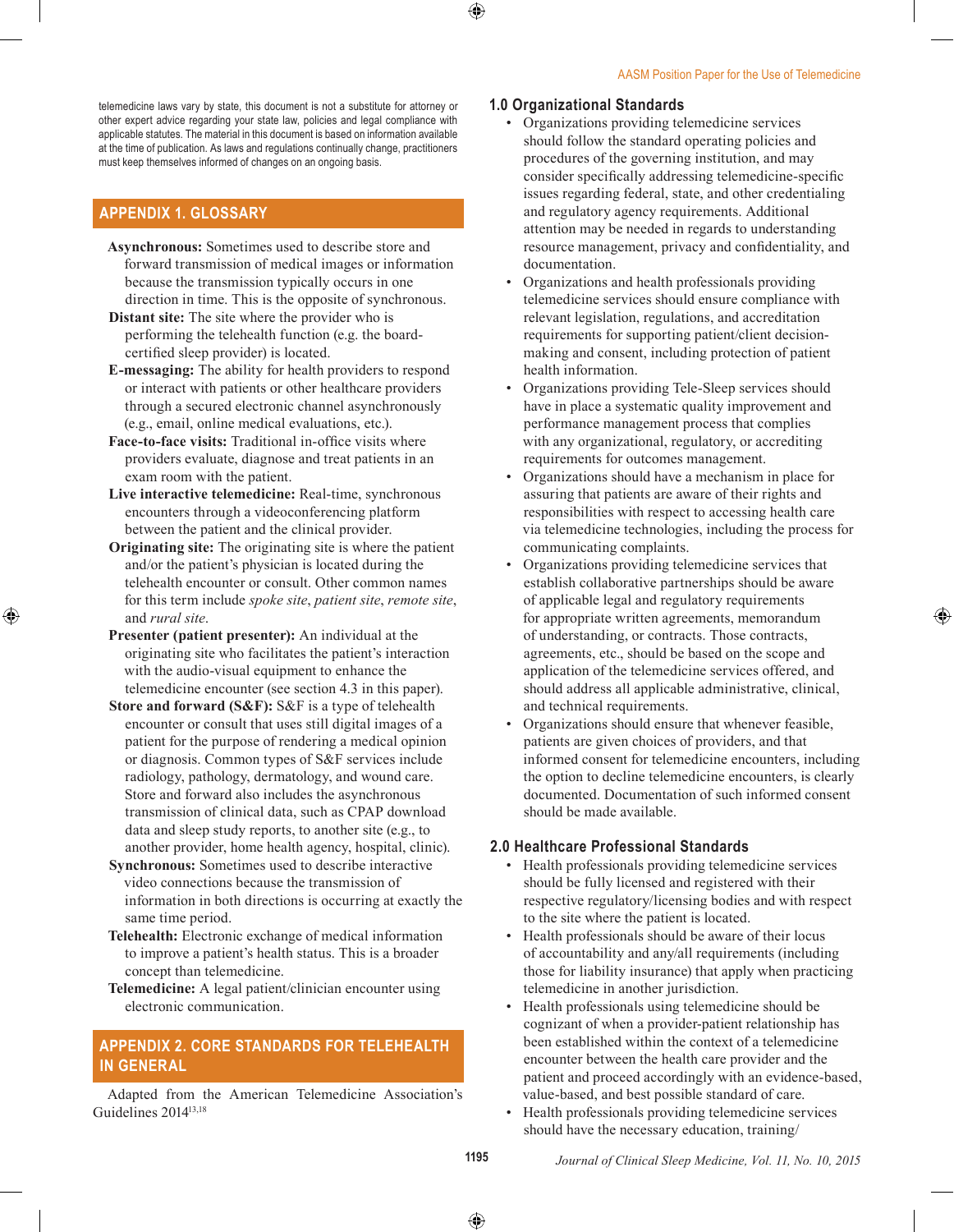orientation, and ongoing continuing education/ professional development to ensure they possess the necessary competencies for the safe provision of quality health services in their specialty area.

• Nurse Practitioners and Physician Assistants practicing under the license of the supervising sleep medicine physician should follow the same professional standards as outlined for the sleep physician.

# **3.0 Technical Standards**

- Organizations should ensure that equipment sufficient to support diagnostic needs is available and functioning properly at the time of clinical encounters.
- Organizations should comply with all relevant safety laws, regulations, and codes for technology and technical safety.
- Organizations should have infection control policies and procedures in place for the use of telemedicine equipment and patient peripherals that comply with organizational, legal, and regulatory requirements.
- Organizations providing telemedicine services should have policies and procedures in place to comply with local legislated and regulatory rules for protection of patient health information and to ensure the physical security of telemedicine equipment and the electronic security of data.
- Organizations should have appropriate redundant systems in place that ensure availability of the network for critical connectivity, and if such systems are not functional then a back-up plan and communication of this plan to patients and levels of the organization affected.
- Organizations should have appropriate redundant clinical video and exam equipment for critical clinical encounters and clinical functions. A back-up plan for critical encounters and communication of that plan is also recommended before and during employment.
- Organizations should meet required published technical standards for safety and efficacy for devices that interact with patients or are integral to the diagnostic capabilities of the practitioner when and where applicable.
- Organizations providing telemedicine services should have processes in place to ensure the safety and effectiveness of equipment through ongoing maintenance.

# **APPENDIX 3. SPECIFICS OF MEDICARE AND UTILIZATION OF TELEMEDICINE**

# **1.0 Introduction**

When Congress passed the Balanced Budget Act of 1997, this included the mandate that Medicare should begin reimbursement for telemedicine services. Telemedicine services that are covered under Medicare Part B are defined under Title 42, Chapter IV, Subchapter B, Part 410.78. The Center for Medicare & Medicaid Services (CMS) administers the Medicare program and additional questions can be referenced at

http://www.medicare.gov and http://www.cms.gov/Medicare/ Medicare-General-Information/Telehealth.

Listed below are relevant considerations for the sleep specialist when providing telemedicine care specifically to Medicare patients, but please be advised to consult current Medicare requirements as specifics of this program may change. It is also important to note that state law establishes what telemedicine services each provider of telemedicine may furnish; therefore, providers should check with their individual state governing bodies.

# **2.0 Eligibility for Coverage**

To qualify for Medicare coverage of telemedicine services, there are several specific eligibility criteria:

- 1. Live-interactive visits only are covered in which there is clear distance separation from the patient and provider
- 2. Only fee-for-service patients are eligible (Medicare will not reimburse for beneficiaries under capitated plans).
- 3. Patient must be "presented from an originating site located in either a Rural Health Professional Shortage Area (HPSA) [as defined by §332(a)(1) (A) of the Public Health Services Act] **or** in a county outside of a MSA [Metropolitan Statistical Area, as defined by §1886(d) (2)(D) of the Act]." The US Department of Health and Human Services Health Resources and Services Administration (HRSA) developed a tool, called "the HRSA Medicare Telehealth Payment Eligibility Analyzer," to help providers determine geographic eligibility for Medicare telemedicine services. This locator checks both the HPSA and the MSA designations and can be found at: http://datawarehouse.hrsa.gov/ telehealthAdvisor/telehealthEligibility.aspx

# **3.0 Medicare Definitions of Shortage Areas**

- 1. A health professional shortage area is defined in 42 U.S.C. § 254e as:
	- a. An area in an urban or rural area (which need not conform to the geographic boundaries of a political subdivision and which is a rational area of the delivery of health services) which the Secretary determines has a health manpower shortage and which is not reasonably accessible to an adequately served area
	- b. A population group which the Secretary determines has such a shortage, or
	- c. A public or nonprofit private medical facility or other public facility, which the Secretary determines, has such a shortage
- 2. A metropolitan statistical area is defined as an urbanized area with a population of 50,000 or more.
- 3. Exception to rural HPSA and non MSA geographic requirements: Entities participating in a Federal telemedicine demonstration project that were approved by or were receiving funding from the Secretary of Health and Human Services as of December 31, 2000, qualify as originating sites regardless of geographic location. Such entities are not required to be in a rural HPSA or non-MSA.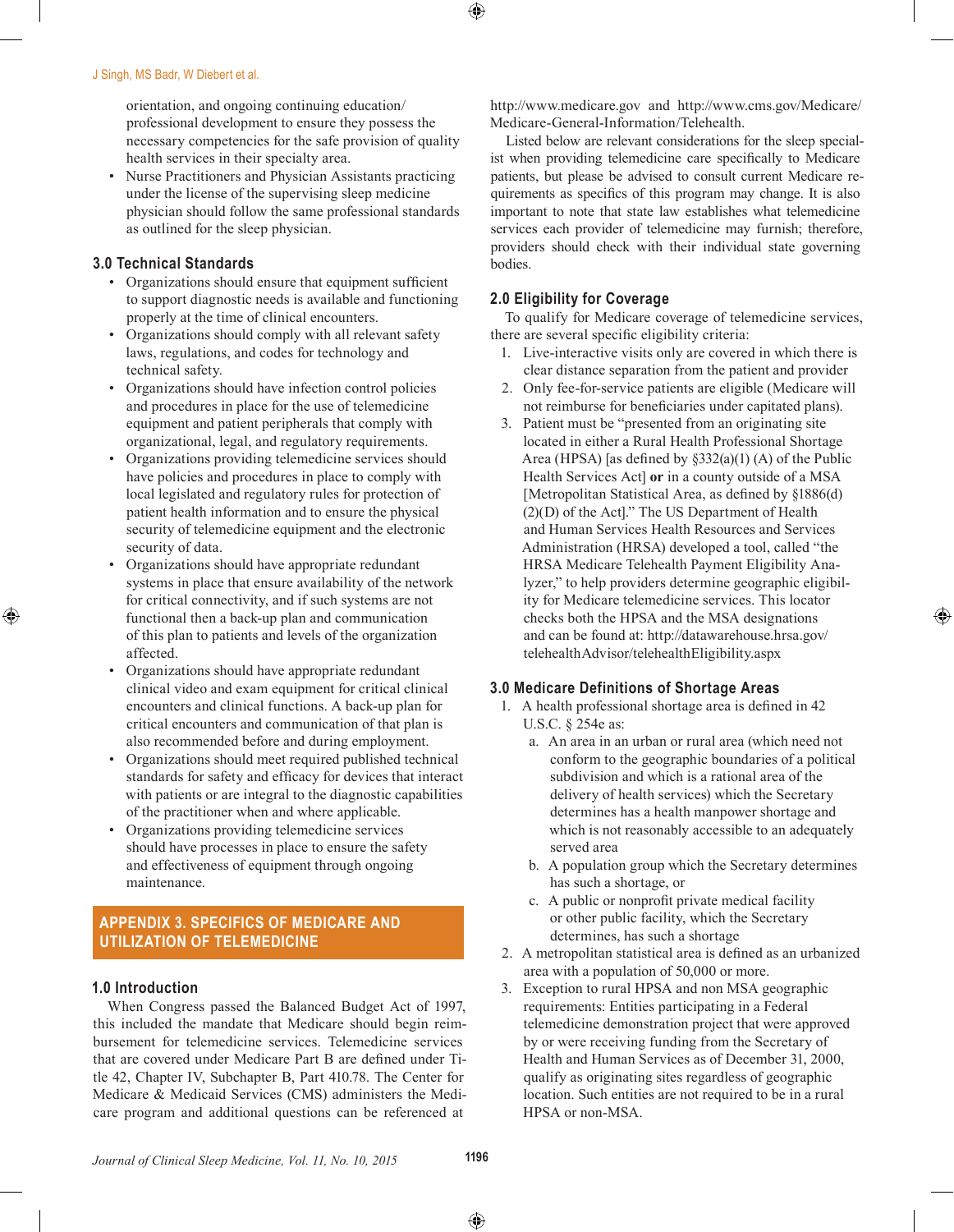# **4.0 Medicare Definitions of Originating and Distant Sites**

An originating site is the location of an eligible Medicare beneficiary at the time the service being furnished (via a telecommunications system) occurs. Originating sites authorized by law include:

- The office of a physician or practitioner
- A hospital (as defined in section 1861(e) of the Act)
- A critical access hospital (CAH) [as described in section 1861(mm)(1) of the Act]
- A rural health clinic (as described in section 1861(aa)(2) of the Act)
- A federally qualified health center [as described in section 1861(aa)(4) of the Act]
- Skilled Nursing Facility (SNF) [as defined in section 1819(a) of the Act]
- Community Mental Health Center (CMHC) [as defined in section  $1861(ff)(3)(B)$  of the Act]

Distant site practitioners who may administer and receive payment for covered telemedicine services are:

- Physicians as described in § 410.20
- Physician assistants (PA) as described § 410.74
- Nurse practitioners (NP) as described in § 410.75
- Nurse-midwives as described in § 410.77
- Clinical nurse specialists (CNS) as described in § 410.76
- Clinical psychologists (CP) as described in § 410.71
- Clinical social workers (CSW) as described in § 410.73
- Registered dieticians or nutrition professionals as described in § 410.134

CPs and CSWs cannot bill for psychotherapy services that include medical services or medical evaluation and management services under Medicare. These practitioners may not bill or receive payment for Current Procedural Terminology (CPT) codes 90792, 90833, 90836, and 90838.

The physician visits required under  $\S$  483.40(c) for care provided in long term care facilities may not be furnished as telemedicine services.

# **5.0 Eligible Medicare Telemedicine Services**

The use of a telecommunications system may substitute for a face-to-face, "hands on" encounter for consultation, office visits, individual psychotherapy, and pharmacologic management. These services and corresponding current procedure terminology (CPT) codes include:

- Consultations (CPT codes 99241–99245)
- Office or other outpatient visits, new patients (CPT) codes 99201–99205)
- Office or other outpatient visits, established patients (CPT codes 99211–99215)
- Individual psychotherapy (CPT codes 90832–90838)
- Pharmacologic management (CPT code 90863)

In general, covered Medicare telemedicine services include:

- Telemedicine consultations, emergency department or initial patient
- Office or other outpatient visits
- Subsequent hospital care services, with the limitation of 1 telemedicine visit every 3 days
- Subsequent nursing facility care services, with the limitation of 1 telemedicine visit every 3 days
- Subsequent nursing facility care services, with the limitation of 1 telemedicine visit every 30 days
- Individual and group health and behavior assessment and intervention
- Individual psychotherapy
- Telemedicine pharmacologic management
- Psychiatric diagnostic interview examination
- Individual and group medical nutrition therapy
- Neurobehavioral status examination
- Smoking cessation services
- Alcohol and/or substance (other than tobacco) abuse structured assessment and intervention services
- Annual alcohol misuse screening, 15 minutes
- Transitional care management services with moderate medical decision complexity (face-to-face visit within 7 days of discharge)

# **6.0 Billing Medicare for Professional Services via Telemedicine**

Conditions for payment: As a condition of payment, an interactive audio and video telecommunications system must be used that permits real-time communication between the "provider" at the distant site and the "beneficiary" (i.e., patient) at the originating site. The patient must be present and participating in the telemedicine visit. The medical examination of the patient is under the control of the physician or practitioner at the distant site. A patient presenter is not required to present the beneficiary to physician or practitioner at the distant site unless medically necessary. The decision of medical necessity will be made by the physician or practitioner located at the distant site.

# **7.0 Exception to the Interactive Telecommunications Requirement**

Medicare payment is permitted for telemedicine when asynchronous "store and forward technology," in single or multimedia formats, is used as a substitute for an interactive telecommunications system *only* in the case of Federal telemedicine demonstration programs conducted in Alaska or Hawaii. The originating site and distant site practitioner must be included within the definition of the demonstration program.

Asynchronous "store and forward" technology refers to the transmission of a patient's medical information from an originating site to the physician or practitioner at the distant site to be viewed later by the provider, without the patient being present. This may include, but is not limited to video clips, still images, x-rays, MRIs, EKGs and EEGs, laboratory results, audio clips, and text. The physician or practitioner at the distant site reviews the case without the patient being present. Store and forward substitutes for an interactive encounter with the patient present; the patient is not present in real-time. Asynchronous telecommunications system in single media format does NOT include telephone calls and images transmitted via fax, text messages, or email (without real-time visualization of the patient).

Submitting Claims: Claims are billed to the Medicare Administrative Contractor (MAC) for covered telemedicine services. Claims for telemedicine services should be submitted using the CPT or HCPCS code for the appropriate professional